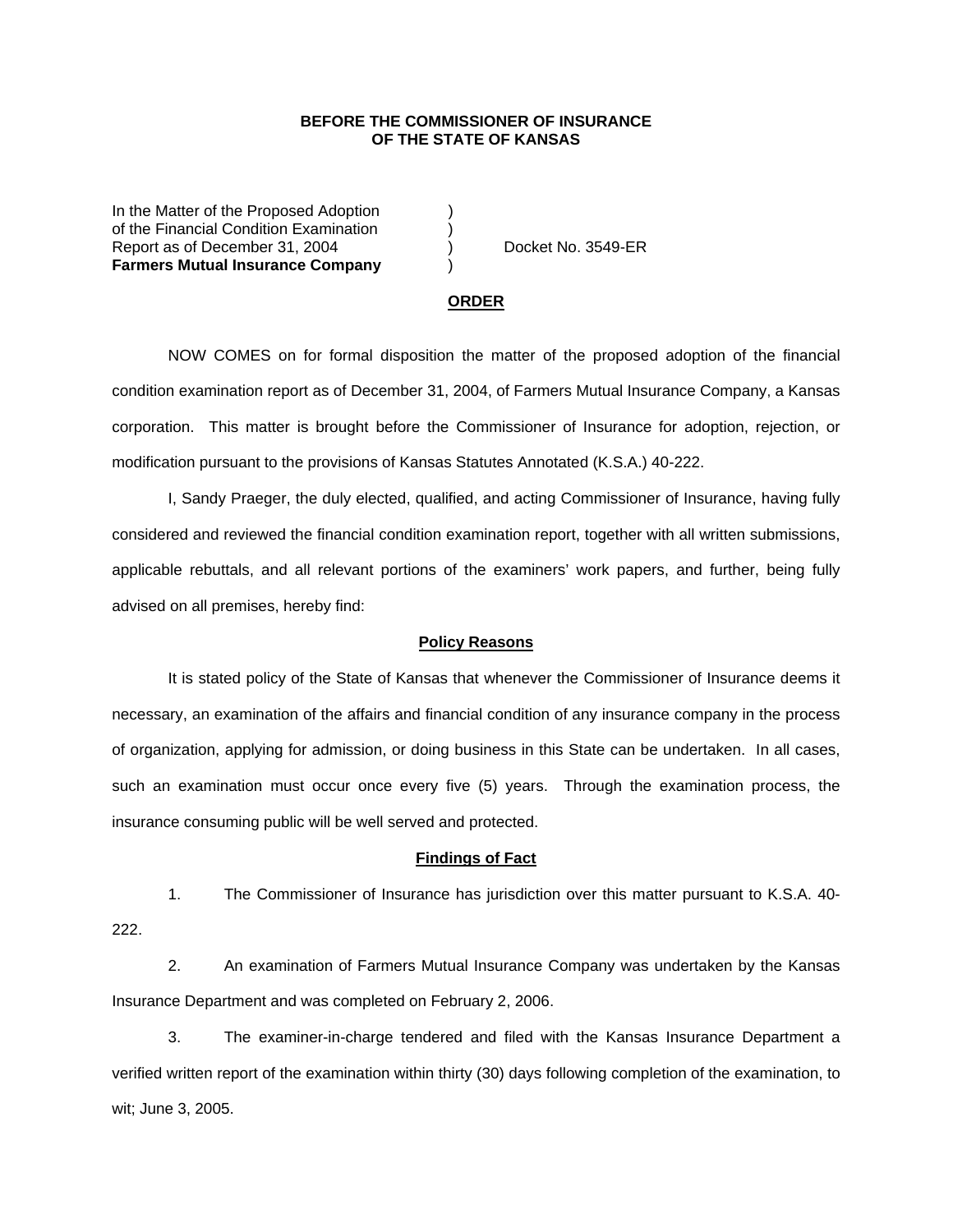4. Following receipt of the verified report, the Kansas Insurance Department transmitted the report to Farmers Mutual Insurance Company on April 28, 2006, with a duly executed notice advising the company of its opportunity to prepare and submit to the Kansas Insurance Department a written submission or rebuttal with respect to any and all matters contained in the report. Farmers Mutual Insurance Company was further advised that any written submission or rebuttal needed to be filed with the Kansas Insurance Department no later than thirty (30) days after receipt of the verified report.

 5. Farmers Mutual Insurance Company filed a written acceptance of the verified report on May 12, 2006.

6. Based upon the written submission tendered by Farmers Mutual Insurance Company, the company took no exceptions to matters contained in the verified report.

 7. Within thirty (30) days of the end of the time period allowed for written submission or rebuttal, the Commissioner of Insurance fully reviewed the report, together with all written submissions and rebuttals provided by Farmers Mutual Insurance Company. The Commissioner of Insurance further reviewed all relevant workpapers.

 8. No other written submissions or rebuttals were submitted by Farmers Mutual Insurance Company.

## **Conclusion of Law**

9. K.S.A. 40-222(k)(2) provides:

"Within 30 days of the end of the period allowed for the receipt of written submissions or rebuttals, the commissioner shall fully consider and review the report, together with any written submissions or rebuttals and any relevant portions of the examiners workpapers and enter an order:

- (A) Adopting the examination report as filed or with modification or corrections. If the examination report reveals that the company is operating in violation of any law, regulation or prior order of the commissioner, the commissioner may order the company to take any action the commissioner considers necessary and appropriate to cure such violations; or
- (B) rejecting the examination report with directions to the examiners to reopen the examination for purposes of obtaining additional data, documentation or information, and refiling pursuant to subsection (k); or
- (C) call and conduct a fact-finding hearing in accordance with K.S.A. 40-281 and amendments thereto for purposes of obtaining additional documentation, data, information and testimony."